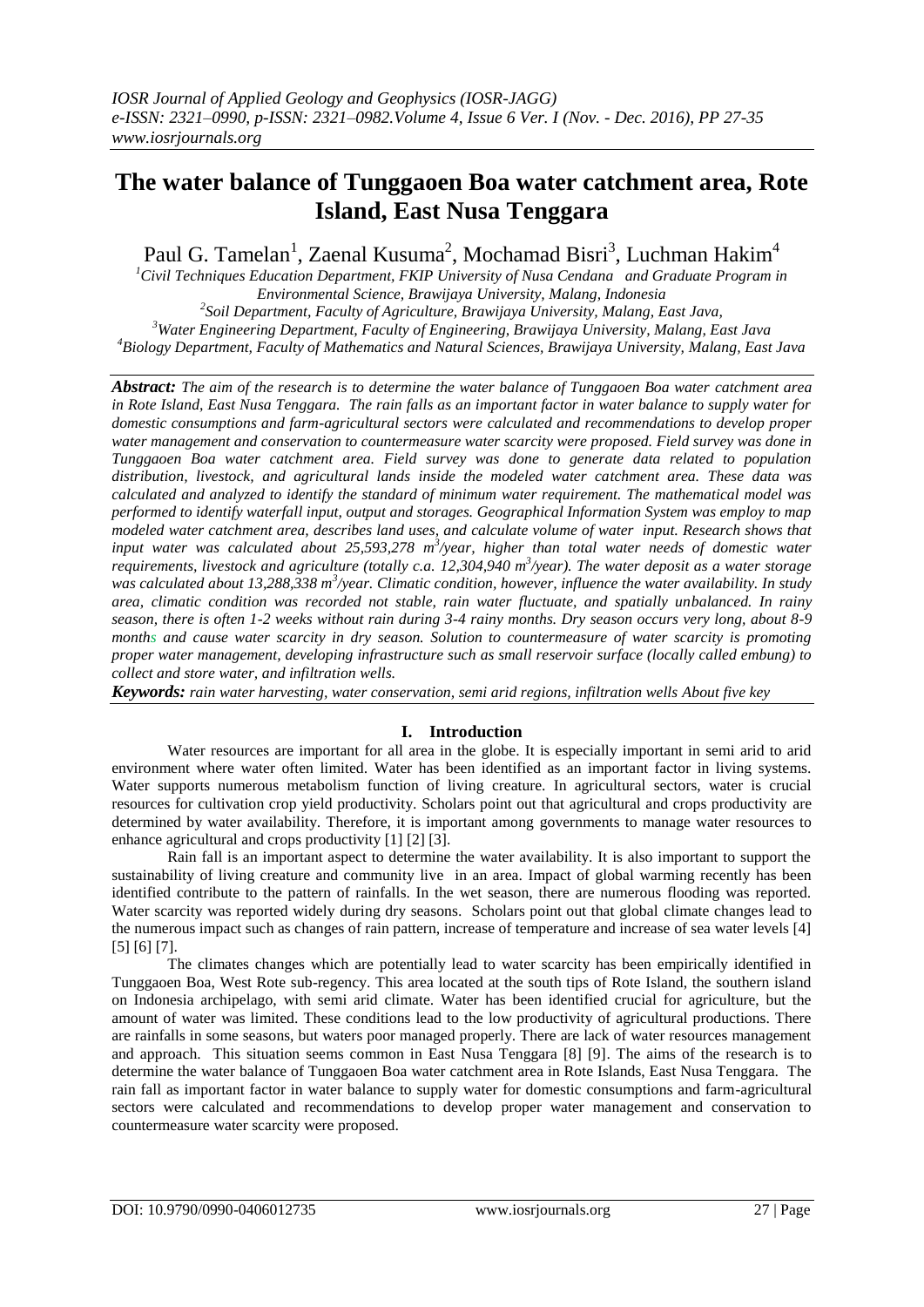# **II. Methodology**

#### **Study area**

Field survey was conducted at Rote Island in East Lesser Sunda (Nusa Tenggara Timur Province). Rote Island has similar climates with other island in Lesser Sunda. It is characterized by limited number of rain month. The number of rainfall season occurs along 3-4 months while the dry season occurs at 8-9 months. Within rainy season there are often strong winds and storm. Wind velocity was calculated about 14 knot/hour with the averages of air pressure about 966.7 millibar and rain fall was about 800-1200 mm. The air temperature was about  $23.6 - 27^{\circ}$ C. Within the last three year air temperature was increase with minimum temperature was recorded about 17.0º C and maximum was about 33.7º C. The area of Rote Ndao regency was classified as semi-arid regions which are influenced by monsoon. Rainy season was short, occurs between December to March with air humidity was about 85% [8] [9] [10] [11]. Field survey was done from January to December 2015 in water catchment area of Tunggaoen Boa with area about 2,559.32 Ha. Administratively, it is located at West Rote sub-regency. This area was famous for nature—based tourism attractions in Rote Ndao Regency (Fig.1).



**Fig.** The geographic position of Rote Ndao and the land use types on Tunggaoen Boa water catchment area in Rote Ndao.

#### **Methods**

The study area and the border were mapped using Geographic Information System (GIS) techniques. Through this approach, the land use and habitat types of water catchment were mapped and identified. The climates data of the study area was generated from local meteorological office (BMG, *Badan Metereologi dan Geofisika*) [11]. The Rote Ndao climates data during 2005 to 2014 were collected and evaluated. The daily rainfall was analyzed to identify the level of monthly rainfall. From the calculation, there are data related to both monthly and yearly water input. The next step was water output calculation to identify water storage of the water catchment area. The water output calculation was done by calculating water loss, involving infiltration, run off and evapotranspiration*.* The next step was the water balance calculation to identify storage. Water balance was calculated using formula: Storage  $=$  input – output. The water storage data was compared to the domestic and agricultural water needs. When value of storage minus, the water management was describes to countermeasure water scarcity.

## **Data analysis**

Water balance was analyzed to get input, output and storage volume of water to provides water for domestic, farm and agricultural purposes. Data analysis was based on mathematical equations to determines (1) the water balance, (2) domestic fresh water requirement, (3) number of water requirement for plant and vegetations, and (4) number livestock.

#### **Area water balance calculations**

 The equation to calculate area water balance was done following Clarke (1973) [12], as:  $I = O + \Delta S$ , ------------------ (1)

In which, I = water inflow in systems, precipitation (rain fall), underground-sub subterranean water, irrigation and other resources with equations I = ( $V = d A$ ), in which V= inflow water, d = rainfall, A= catchment area size. In this calculation,  $O =$  outflow water, includes evapotranspiration, run off and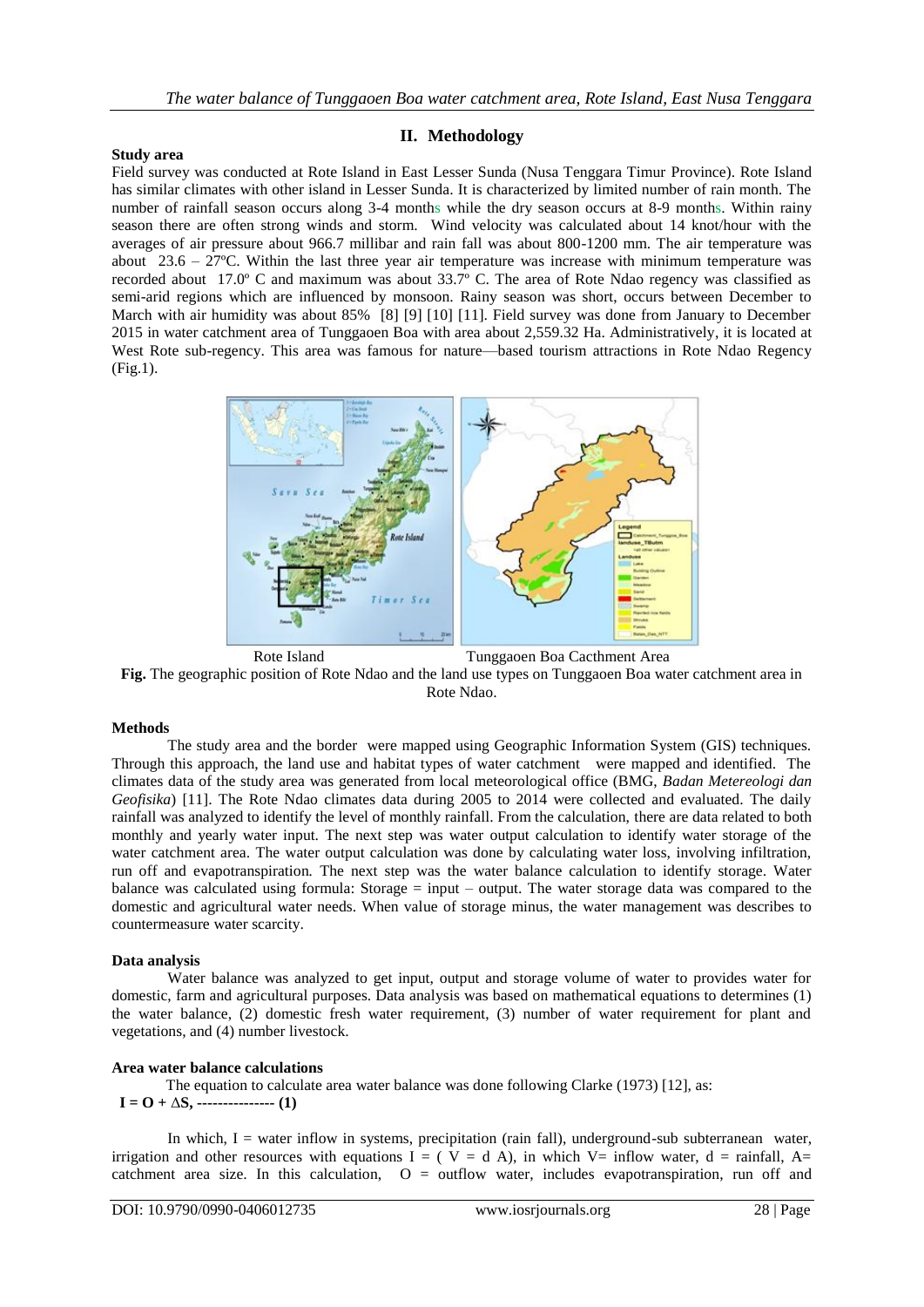underground-sub subterraneanwater, evapotranspiration, ΔS = changes of water storage, includes surface water storage and sub subterranean water such as lake, dam, underground water and soil moisture [13].

## **Domestic fresh water requirement**

The domestic water requirements were calculated following Indonesian National Standard Methods SNI [14], in which it is generated by calculation of recent population and increasing number of population in the future within ten years based on the percentages of population rate increase in study area. It is calculated using formula:

# **Pn = Po (1+ r )<sup>n</sup> ,----------------- (2)**

In which, Pn = projection of pollution increase in year n, Po = number of recent population,  $r =$  rate of population growth, and n = number of year projection. Result of calculation was used for assessment of domestic water requirement, in which the minimum amount was stated 100 l/individual/days [14]. These multiply with number of community to generate minimum water requirement.

## **Number of water requirement for plant and vegetations**

Calculation was based on types of soil and land uses area of water catchment. In order to identify the minimum water requirement for plant and vegetation, the size area of vegetation was multiplied by water need of each crops types.

## **Number of water requirement for livestock**

The calculation of water requirement for livestock was given by Indonesian National Standard [14] as shown in Table 1:

| <b>Table 1.</b> Water requirement for investock |                                     |  |  |
|-------------------------------------------------|-------------------------------------|--|--|
| Types of livestock                              | Water requirement (liter/head/days) |  |  |
| Cow/buffalo/horse                               | 40                                  |  |  |
| Goat                                            |                                     |  |  |
| Pigs                                            |                                     |  |  |
| Poultry                                         | 0.6                                 |  |  |

**Table 1. Water requirement for livesto** 

Sources: Technical Report National Water Resources Policy 1992 in SNI, 2002 [14].

The water requirement calculation for livestock was calculated as follow [14]:

# $Q(L) = 365x[q(c/b)xP(c/b + q(s/g)xP(s/g)+q(pi)xP(pi)+q(po)xP(po)]$  ---- (3)

In which:  $Q(L)$  = water requirement for livestock (m<sup>3</sup>/years),  $q(c/b)$  = cow/buffalo (l/ head /day),  $q(s/g)$  = goat (l/ head /day),  $q(pi) = \text{pigs (l/head /day)}$ ,  $q(po) = \text{poultry (l/head /day)}$ ,  $P(c/b) = \text{cow/buffalo}$ ,  $P(s/g) = \text{goat}$ ,  $P(pi) =$ pigs,  $P(po) = Poultry$ . The total of water requirement  $(m<sup>3</sup>/year)$  was calculated using livestock growth in the future ten years.

## **Amount of additional water storage**

Methods for additional water storage or risk potential lose was done by extracting 20% of total available water. It is especially important to maintain water quality and water infrastructure stability. The calculation of additional water storage amount was calculated as  $Aws = 0.20$  output, in which Aws = Amount of additional water storage  $(m<sup>3</sup>)$ .

## **III. Result and Discussion**

## **The Tunggaoen Boa catchment area.**

The Tunggaoen Boa water catchment area located at the west part of Rote Ndao regency. In the perspective of climates, this area located at dry area with semi arid environment. The area was influenced by strong monsoon with wind velocity of 14 knot/hours. The averages of air pressure about 966.7 millibar. Rainy season in this region relatively short, started from December to March with averages of rainfall about 500-1000 mm. The data of climatic situation within past ten years in Rote Ndao Regency was about 1,557.83 mm/year, with monthly rainfall of 129.81 mm, number of rain days 97.2 with duration calculated about 40 minutes. In the past ten years, the maximum rainfall was recorded about 139.1 mm at January 24, 2008. Temperature was ranging from 23.6 ºC to 27 ºC. Within the past three years, air temperatures continuously increase with minimum temperature was 17 ºC and maximum temperature was 33.7 ºC. This climates situation was similar with climates description by climates office records and as reported by scholars [9] [10] [11].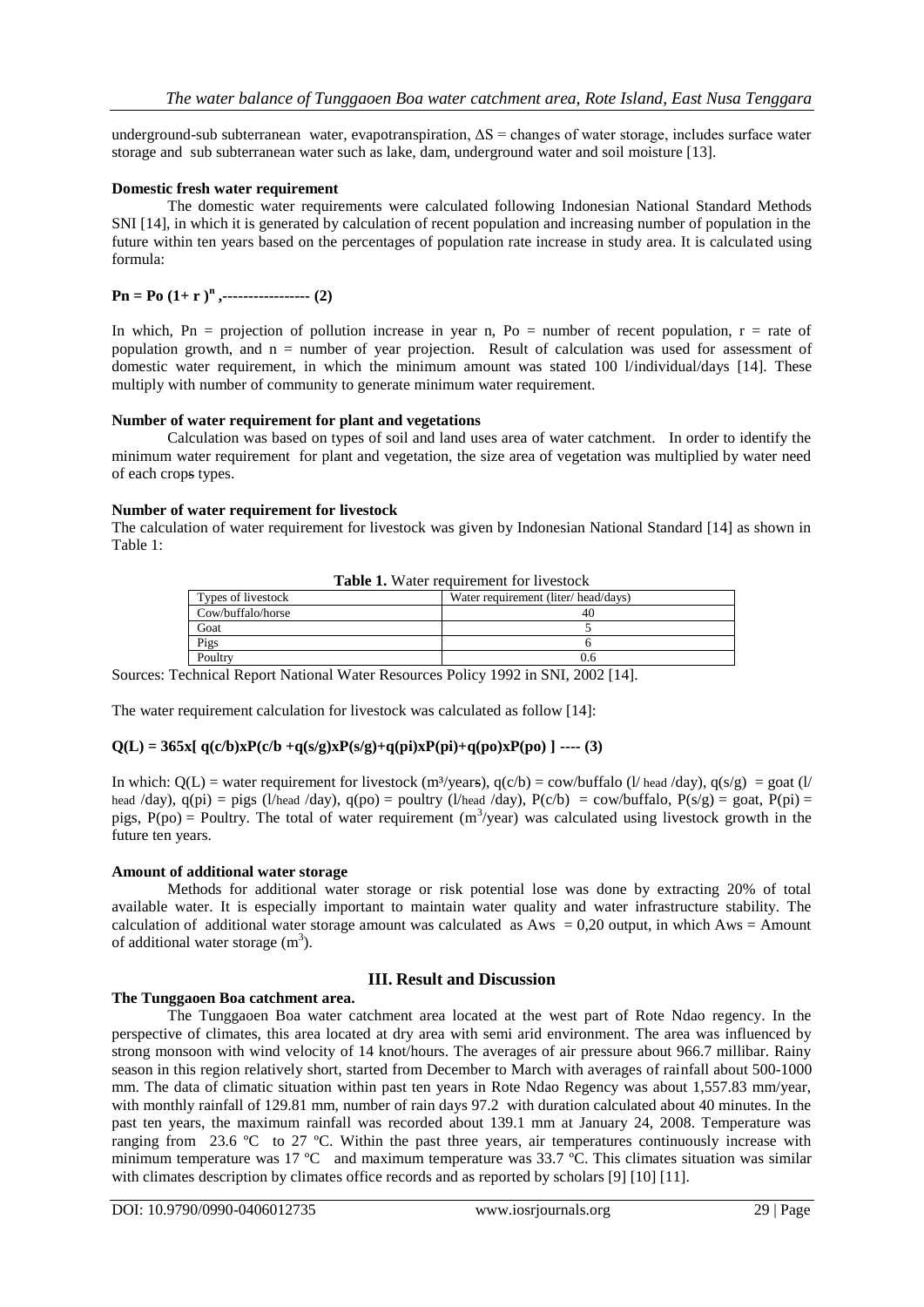| <b>Table 2.</b> Kaill fall feedfus in Kote frugo area at 2009-2014. |                       |                         |                     |  |  |
|---------------------------------------------------------------------|-----------------------|-------------------------|---------------------|--|--|
| Year                                                                | Yearly rain fall (mm) | Averages (monthly) (mm) | Max. Rain fall (mm) |  |  |
| 2005                                                                | 1026.6                | 85.55                   | 85.1                |  |  |
| 2006                                                                | 1524.5                | 127.04                  | 116.3               |  |  |
| 2007                                                                | 1369.2                | 114.10                  | 77.9                |  |  |
| 2008                                                                | 1921.7                | 160.14                  | 139.1               |  |  |
| 2009                                                                | 1239.3                | 103.28                  | 90.8                |  |  |
| 2010                                                                | 1820.1                | 151.68                  | 87.1                |  |  |
| 2011                                                                | 2167.5                | 180.63                  | 74.0                |  |  |
| 2012                                                                | 1402.7                | 116.89                  | 101.2               |  |  |
| 2013                                                                | 1849.2                | 154.10                  | 106.0               |  |  |
| 2014                                                                | 1257.5                | 104.79                  | 65.6                |  |  |
| Averages                                                            | 1557.83               | 129.82                  | $R$ max = 139.1     |  |  |

| The rainfall of Tunggaoen Boa catchment area in west Rote was given in Table 2. |  |                                                                     |  |
|---------------------------------------------------------------------------------|--|---------------------------------------------------------------------|--|
|                                                                                 |  | $\text{Table 2.}$ Dein fell recently in Deta Mdee eres at 2005 2014 |  |

Sources : BMG Kabupaten Rote Ndao, 2015 [11].

Based on the national data related to the climates situation (Table 2), the averages of rain fall in study area within past ten years was calculated about 1557.83 mm/years. It can be classified as moderates. The highest rainfall was occurs in 2011 (2,167.5 mm), while the lower rainfall was occurs in 2009 (1,239.3 mm/year). These data shows that profiles of rain fall in study area was fluctuate and occurs uneven yearly. The average of monthly rainfall were about 129.82 mm/month. It was classified as moderates [15].

The maximum daily rainfall was found at January  $4<sup>th</sup>$ , 2008. In which it is recorded about 139.1 mm. This data was used as to calculate surface run off for management safety and stability of water infrastructure. East Java, Bali, and Nusa Tenggara can be classified as dry area because such regions have water deficit more than six months [16]. Sumatera, Kalimantan, and Papua can be considered as wet regions with water surplus, in which rainy season occurs mostly beyond 5 months yearly. Within last 100 years, however, there increase average temperature about 0.72-3.92°C. This was followed by decrease of precipitation about 2-3%. In the southern Indonesia, it was reported changes of rainy season patterns. In many cases, the intensity of rain fall increases by 10% and decrease about 75% in dry season [17].

Therefore, the information management system related to rainfall was needed, especially in the decision making aspect in sustainable development. The development of information system related to the ground water availability based on computer system was important to provide rapid and accurate information [18**]**. Plant productivity is the main component in the model development related to the relationship between vegetation and climates. Using geographic information system as a tool of evaluation, it is clear that air temperature and pressure contribute significantly in changing of secondary crops, while rainfall and global radiation are important factors in vegetation and its seasonality [18] [19].

Based on the analysis, the number of rainfall Tunggaoen Boa catchment area was lower than available data from Rote Ndao climate office. According to national map of climate conditions, the rain fall of west Rote about 1.000-1.500 mm/years. This situation was supported by information gathered from local community, in which rain usually lower than other area.

## **Water Input**

The yearly total input of water in Tunggaoen Boa catchment area was shown in Table 3.

|           |                    |                 |                   | <u>ruole et filoming funnun und funnun wulet input in Fungguolii Dou eutennem ureu in west flote suo fegeneg</u> |
|-----------|--------------------|-----------------|-------------------|------------------------------------------------------------------------------------------------------------------|
| Months    | Monthly<br>average | Number of rainy | Input volume (BMG | Input volume in study area*                                                                                      |
|           | rainfall           | days            | data)             |                                                                                                                  |
| January   | 335.79             | 19.1            | 8,593,967         | 5,516,467                                                                                                        |
| February  | 292.7              | 16.5            | 7,491,152         | 4,808,570                                                                                                        |
| March     | 274.45             | 16.3            | 7,024,075         | 4,508,754                                                                                                        |
| April     | 115.92             | 10.3            | 2,966,773         | 1,904,372                                                                                                        |
| May       | 58.14              | 4.8             | 1,487,993         | 955,143                                                                                                          |
| June      | 31.19              | 2.6             | 798.254           | 512,399                                                                                                          |
| July      | 7.76               | 1.3             | 198,604           | 127,484                                                                                                          |
| August    | 6.73               | 0.8             | 172,243           | 110,563                                                                                                          |
| September | 12.06              |                 | 308,655           | 198.126                                                                                                          |
| October   | 22.03              | 1.8             | 563,820           | 361.916                                                                                                          |
| November  | 67.14              | 4.7             | 1,718,333         | 1,102,998                                                                                                        |
| December  | 333.92             | 18              | 8,546,107         | 5,485,746                                                                                                        |
| Total     | 1557.83            | 97.2            | 39,869,976        | 25,593,278                                                                                                       |

**Table 3.** Monthly rainfall and rainfall water input in Tunggaoen Boa catchment area in West Rote sub regency.

Sources : Data from BMG and analysis. \*the real input in field was estimated about 64.19 % of BMG data

Based on the data, number of normal rain month with rainfall  $> 100$  mm/month was about 4-5 months, from December, January, March and April. Based on the official climatic data in Rote Ndao 2015, it was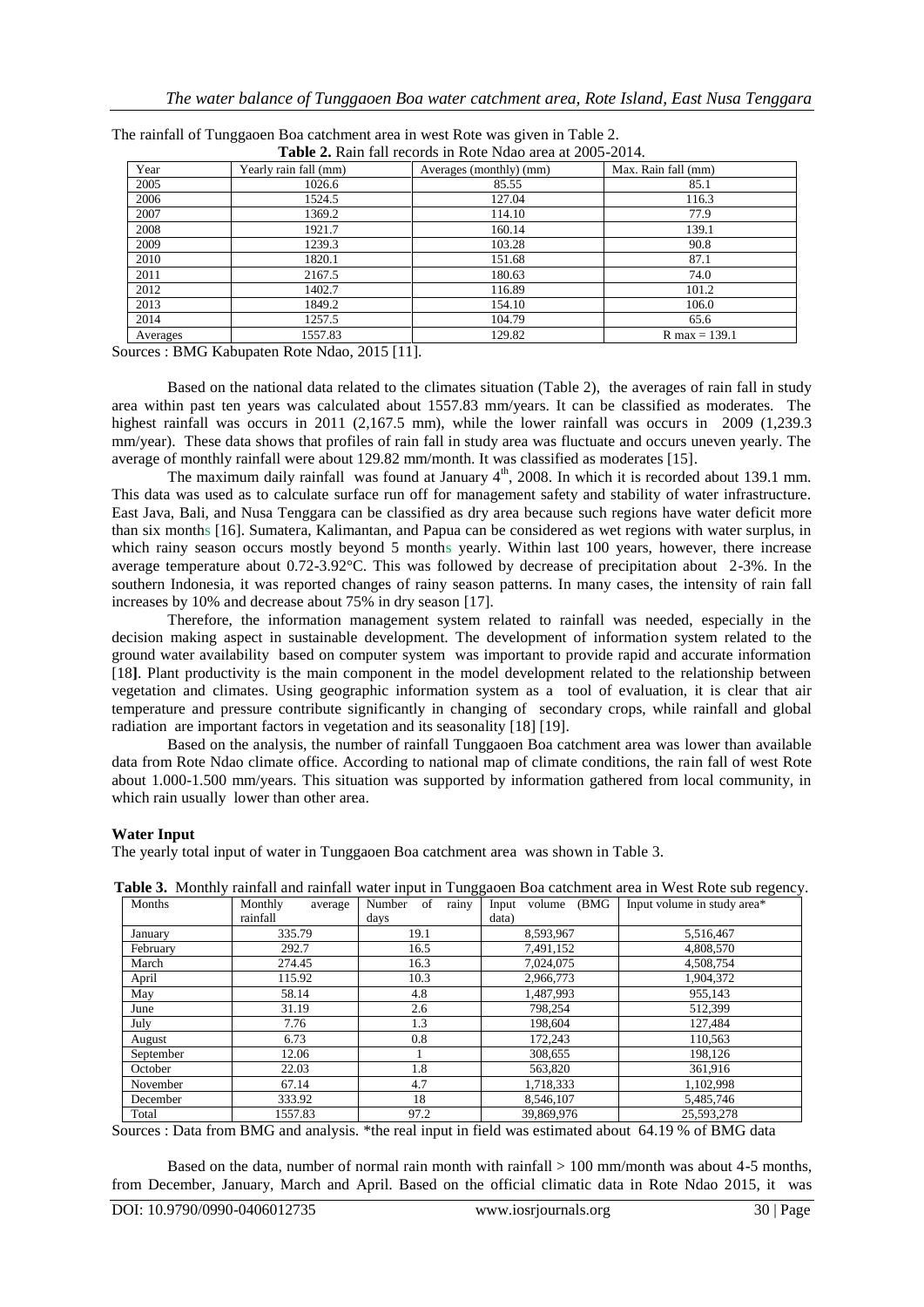recorded that rainfall in April was fluctuate yearly. In 2009, the rainfall in April was recorded 18.5 mm while in 2011 it was recorded about 316.8 mm. This phenomena basically related to the regional climates and wind flow in Pacific oceans. The highest rainfall was recorded at four month continuously, from December to March. It was recorded about 333.92mm, 335.79mm, 292.7 and 274.45mm respectively. The distribution, however, uneven and there are often without rain days along 1-2 weeks. During May to December, the rainfall water was were less than 100 mm/month. There often no rainfall between June to October. According to meteorological data, there are no rainfall from June-October. The average duration rain was about 40 minutes and number of rain days was about 97.2 days a years. The rainfall duration and days was less compared to the Kupang city. This situation influence water deficit, especially when input water was limited and consumption and output is high. In Merauke, water deficit period occurs 4 to 7 months yearly, in which is often common in Kuprik sub Regency (deficit water occurs in 7 months), and short water deficit (4 months) found in sub district Jagebob, Kimaan and Muting [20]. In order to sustain the water supply in such area, the technology of water resources management was needed. Rainfall water harvesting technology has been reported important to promote in area with dry season more than four months, in which the rainfall often recorded less than 100 mm per month. These techniques can be done by collecting and storing water during periods of wet month, and distributed properly [21].

The water input of Tunggaoen Boa water catchment area (an area about 2,559.32 Ha) mainly comes from rainfall water, with totally input calculated about  $39,869,976$  m<sup>3</sup>/year. Actually, the water input was only 25,593,278 m<sup>3</sup>/year, or equal to 64.19% of the released data from BMG of Rote Ndao Regency. Based on the ATLAS map of rainfall, the average of rainfall in water catchment area was about 1.000 mm/year, lower than data recorded from climate station (1,557.83 mm/years). The highest monthly rainfall occurs in January, calculated about 5,516,467 m<sup>3</sup>, and the lowest input was found in August (110,563 m<sup>3</sup>). The amount of rainfall in particular area is the potential water for local community. The size of area therefore important factor to define the water stock [22].

## **The output water resources**

#### **Domestic requirement**

The minimal water requirement for domestic aspect was estimated below (Table 4).

| <b>Table 4.</b> Tumber of population and water requirement in Tunggaben Doa water catemient area. |        |         |           |          |     |           |                |                   |
|---------------------------------------------------------------------------------------------------|--------|---------|-----------|----------|-----|-----------|----------------|-------------------|
| No                                                                                                | Sex    | Sedeoen | Nemberala | Oenggaut | Boa | Number in | Estimated      | Water requirement |
|                                                                                                   |        |         |           |          |     | 2015      | number in 2025 | 1/dav             |
|                                                                                                   | Male   | 36      | 108       |          | 400 | 544       | 647            | 64.700            |
|                                                                                                   | Female | 42      | 120       |          | 424 | 586       | 697            | 69.700            |
| Total                                                                                             |        | 78      | 228       |          | 824 | 1130      | .344           | 134.400           |

**Table 4.** Number of population and water requirement in Tunggaoen Boa water catchment area.

Sources: Village monograph of West Rote sub regency(2015) [23].

Not all communities in four villages leave in water catchment area, but many of them do farming activities in water catchment area. Based on the calculation of population projection growth by 0.29% within 10 years, it is estimated that in 2025 the number of population will be 1,344 people. The need of water was estimated about 134,400 liter/day or 49.056 m<sup>3</sup>/year, in which it was withdrawal from wells. In dry season, however, these water intruded by sea water an lead water become brackish. Scholar point out that fresh water from shallow wells was limited, and in dry season there are salt water intrusion to the wells [24].

In study area, water resources from caves spring with debit of 3 liter/second is especially important and sufficient to support basic population domestic needs, but there are no proper management for the spring. The location of spring is far from local settlements and there are no infrastructure that allow water flows to the settlement area. Water usually collected in truck water collection and transferred to the local community. In remotes area, this phenomenon was reported common and becomes significant limitation for community development and prosperity. There are often absent of water resources management when water surplus in wet months. Therefore, there are needs proper water management by involving community participation [25].

In order to manage the abundance water resources in rainy season, it is important to perform several basic strategies including 1) developing infrastructure to collect water and its distribution, 2) establishing authority to manage fresh water by involving community participation, and 3) establishing infiltration wells. Scholars point out that that rainwater harvesting is one of the efficient approach to provides water in arid environments with limited water. It is especially important because water is the basic resources for human life [26].

## **Water for agricultural**

The calculation of water requirement for agriculture purposes was calculated and shown in Table 5.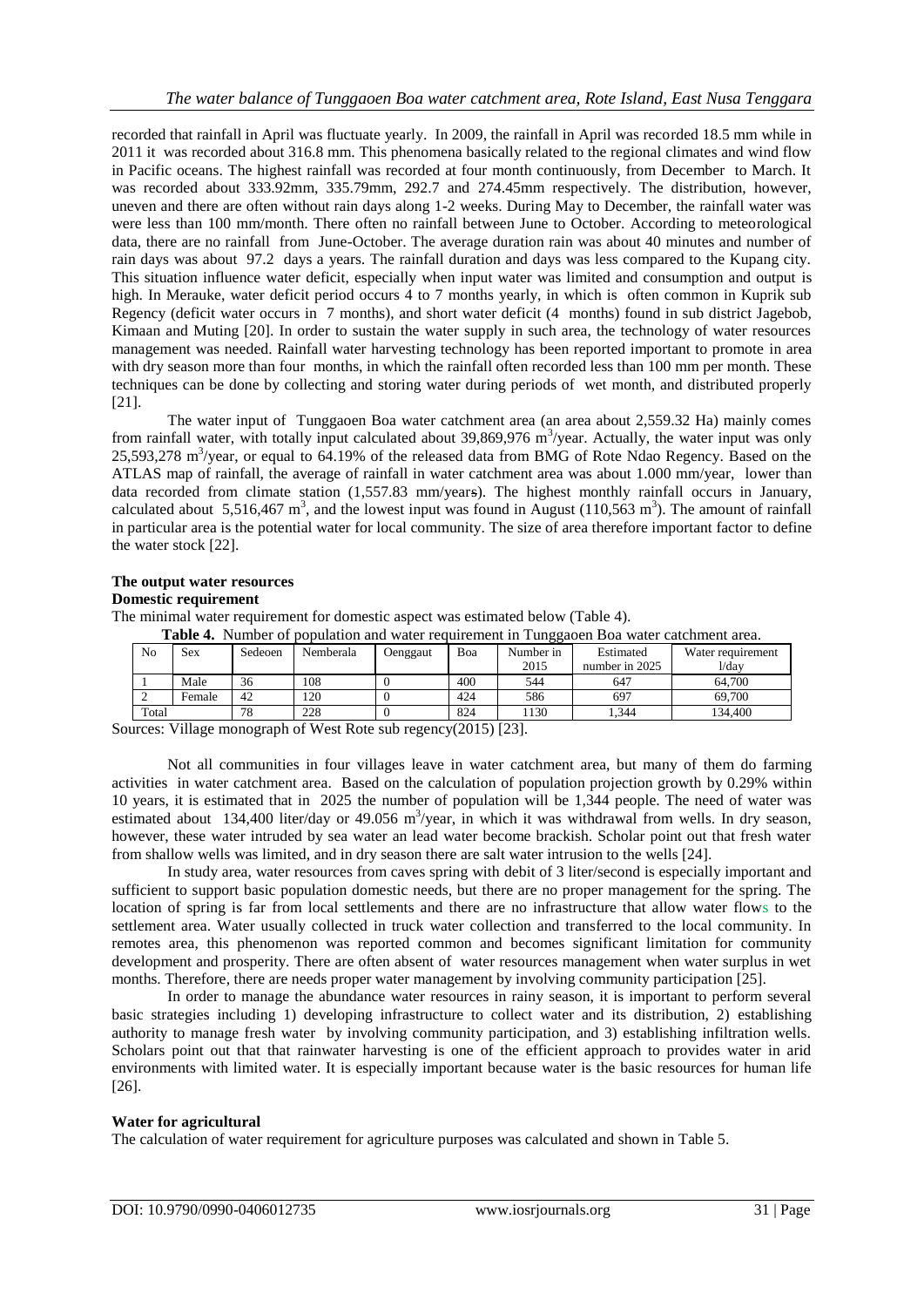| No | Land uses types                | Area (Ha) | Water requirement volume $(m^3$ /year) |  |  |
|----|--------------------------------|-----------|----------------------------------------|--|--|
|    | Gardens and plantations        | 163       | 1.222,500                              |  |  |
|    | Settlement with coconut threes | 209       | 3.553,000                              |  |  |
|    | Rainfed Lowland Rice           | 2.3286    | 18.628.8                               |  |  |
|    | Shrubs with Lontar palm        | 102       | 1,734,000                              |  |  |
|    | Dry fields                     | 486.672   | 3.650.040                              |  |  |
|    | Total                          |           | 10.178.168.8                           |  |  |

| Table 5. The calculation of water requirements in each land uses types. |  |
|-------------------------------------------------------------------------|--|
|-------------------------------------------------------------------------|--|

Sources : Village monograph of West Rote sub regency (2015) [23].

Based in the Table 5, the water needed by plants was about  $10,178,168.8$  m<sup>3</sup>/year. The calculation of water for agricultural system was important because agriculture cannot be separated from human life. Agricultural productivity supports human life, and therefore the avaibility of food is important. From Table 5, there are about  $1,222,500 \text{ m}^3/\text{year}$  needed for 163 ha agricultural technical irrigation. Based on the data from Rote Ndao climatology station, the available of water from rainfall during December to March was calculated about 1.236.86 mm, However, in fact there is 794 mm water available (64.19% of the estimated water area). This means, the available of water was sufficient to support agricultural farming (750 mm). In the study site, however, there often water scarcity which area contributes to the less of seedling and young crops individual survival. It is often related to the absent of rainfall 1-2 weeks. Scholars point out that agricultural production in arid and semi arid environment often depend on the water and rainfall [27]. These pressure able to modify ground water level and its temporal pattern. These situation are threats to important natural environmental service such as irrigation for agricultural lands, especially in dry season.

There are needs of strategic solution to countermeasure water scarcity in Tunggaoen boa water catchment area. It is especially important to ensure sustainability of agricultural and farming system. Technically, there are needs of small reservoir surface (locally called *embung*) development to collect water in rainy seasons and distribute in dry season to agricultural area. The significance of small reservoir surface (*embung*) has been reported by scholars. Study found that the absent of small reservoir surface (*embung*) lead to the water deficit in August to November in Kendal Regency (Central Java). The water deficit was calculated about 108,493.75 m<sup>3</sup> [28]. The existence of small reservoir surface (*embung*) able to reduce water scarcity to irrigate 750 ha agricultural land due to the ability of small reservoir surface (*embung*) to water support water about 126.073,688 m<sup>3</sup>. The calculation of evapotranspiration was given in Table 6.

| N <sub>0</sub> | Land uses types                                   | Area size (Ha) | <b>Andre of the four column of <math>\bullet</math> (apotentional of temperature bow</b> watermient area.<br>Total of evapotranspiration $(m^3$ /year) |
|----------------|---------------------------------------------------|----------------|--------------------------------------------------------------------------------------------------------------------------------------------------------|
|                | Lakes                                             | 24.13          | 15.04                                                                                                                                                  |
|                | Gardens                                           | 116.24         | 126.76                                                                                                                                                 |
|                | Grasslands                                        | 350.03         | 436.23                                                                                                                                                 |
|                | Sands                                             | 6.05           | 3.77                                                                                                                                                   |
| 6              | Settlement /coconut trees                         | 2.12           | 2.64                                                                                                                                                   |
|                | Peat                                              | 1.35           | 0.84                                                                                                                                                   |
| 8              | Rainfed Lowland Rice                              | 2.33           | 3.63                                                                                                                                                   |
| $\mathbf Q$    | Shrubs with lontar palm                           | 2,055.72       | 2,722.10                                                                                                                                               |
| 10             | Dry fields                                        | 1.35           | 1.47                                                                                                                                                   |
|                | Area size = $2,559$ Ha, Rainfall 1,557.83 mm/year |                | 3.312.48                                                                                                                                               |

**Table 6.** The total volume of evapotranspiration of Tunggaoen Boa water catchment area.

Based on the table 6, the highest evapotranspiration found at shrubs with lontar palm category  $(2,722.10 \text{ m}^3/\text{year})$  with total area about 2,055.72 Ha. The calculation shows that total input of water in catchment area from rainfall was about  $25.593.278$  m<sup>3</sup>/year. Loss of water due to the evapotranspiration was about  $3,312.48$  m<sup>3</sup>/year or equal to 0.012%. This can be said that evapotranspiration has less contribution to water loss in Tunggaoen Boa water catchment area.

While loss of water due to evapotranspiration low, it is still contribute significantly in water availability. A study conducted at Merauke confirms that water deficit can be influenced by evapotranspiration [20]. The high level of evapotranspiration leads to the decrease of ground water. It is caused by few amount of ground water to support potential water amount. Lack of soil humidity in agricultural farm leads to the decrease of crop productivity. Low humidity has related to the low water availability in soils [2]. It is especially caused by long dry periods, degradation of hydrological systems and potential evapotranspiration. In order to maintain soil humidity, the water infiltration process was important. Land with vegetation able to absorb more water and therefore good for water conservation [29] [30]. In the study area, therefore, it is important to perform revegetation programs with the objective area improving vegetated area and vegetation quality. It is especially important to improve water conservation in study area.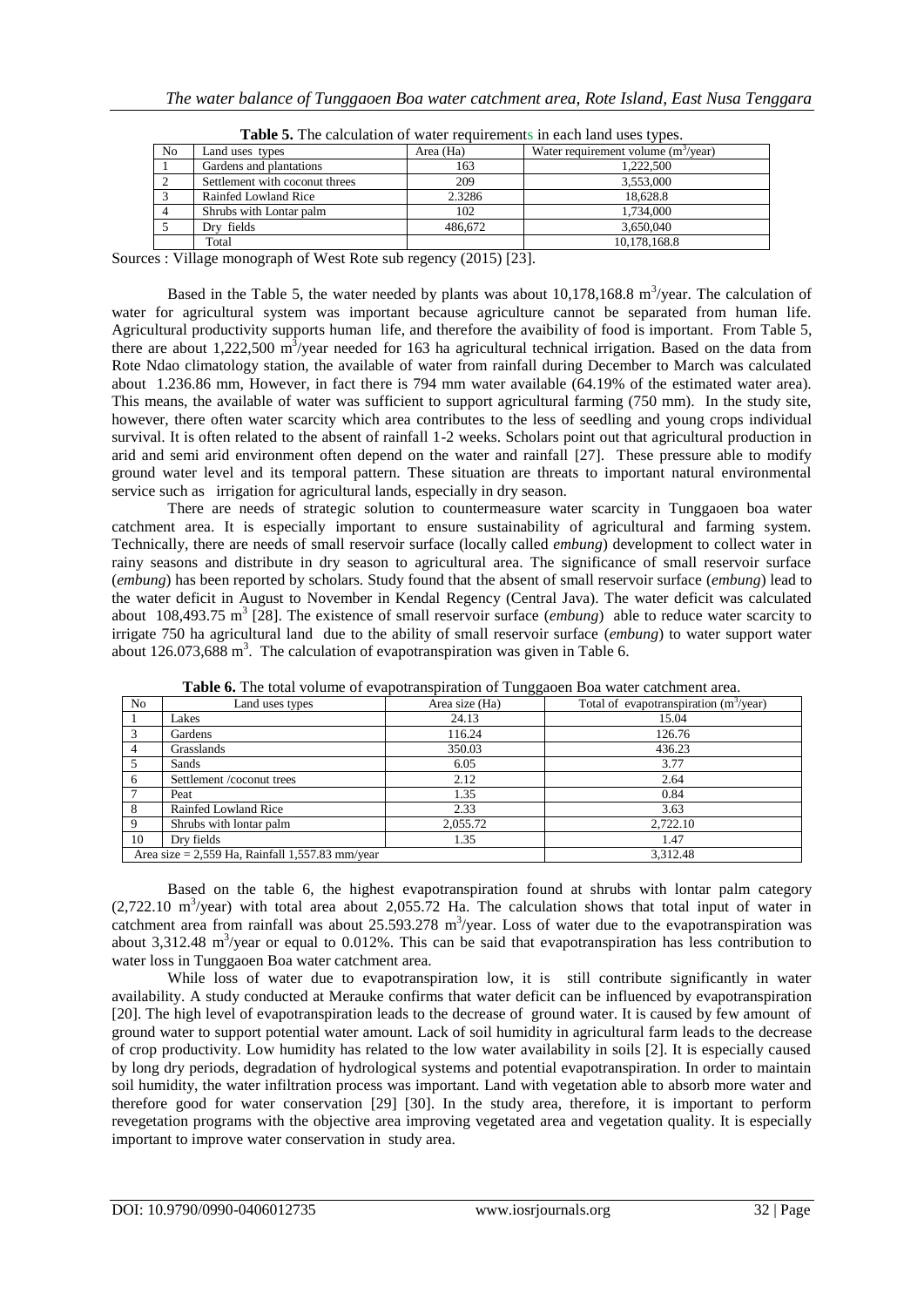## **Water requirement for livestock**

The water needs to meets livestock enterprises was given in Table 7:

| <b>Table 7.</b> The calculation of water requirement for fivestock enterprises in study area. |        |                          |                            |  |  |
|-----------------------------------------------------------------------------------------------|--------|--------------------------|----------------------------|--|--|
| Livestock                                                                                     | Number | Requirement (1/ind./day) | Water requirement (1/year) |  |  |
| Cow                                                                                           | 905    | 40                       | 13,213,000                 |  |  |
| Buffalo                                                                                       | 17     | 40                       | 248,200                    |  |  |
| Horse                                                                                         | 66     | 40                       | 963,600                    |  |  |
| Goat                                                                                          | .521   |                          | 2,775,825                  |  |  |
| Sheep                                                                                         |        |                          |                            |  |  |
| Pigs                                                                                          | 994    |                          | 2,176,860                  |  |  |
| Chicken                                                                                       | .202   | 0.6                      | 263,238                    |  |  |
| Duck                                                                                          | 41     | 0.6                      | 8.979                      |  |  |
| Total                                                                                         |        |                          | 19,649,702                 |  |  |

**Table 7.** The calculation of water requirement for livestock enterprises in study area.

Based on the Table 7, it is clear that water requirement for live stock was about 19,649,702 l/year, or equal to  $= 19.650 \text{ m}^3/\text{year}$ . Within the next ten years, the prediction of water requirement using estimation 2% of livestock growth was about  $23.580 \text{ m}^3/\text{year}$ . Recently, water for live stock consumption was supplied from wells which are located far from the farm or grazing area in forest. In Rote Island, distance of local people settlement and location of livestock was far, and it is impossible to transport water to feeding ground locations. In order to increase livestock productivity, the development of water resources infrastructure was important.

Based on the calculation, the need of water for domestic consumption, livestock and agriculture in Tunggaoen Boa water catchment area was about 10,254,117.28 m<sup>3</sup>/year. In order to provide significant water for such aspect, the development of water infrastructure was important. There are need water resources management to enhance the environmental sustainability and ensure the sustainable water support for the future [31].

## **The calculation of safety water**

The safety water was important to conserve water quality and water infrastructure stability. In such calculation about 20% of total water requirement  $(2,050,823 \text{ m}^3/\text{year})$  includes in the calculation. In order to enhance the water infrastructure construction and condensation, the safety water allocation was important. The condensation potentially occurs due to temperature and other physical impact. Scholars point out that early design for water balance should allocate 20% of water from total water [32].

## **The water balance of watershed area**

Based on the calculation, the water availability was higher that water needs, the storage was calculated about 13,288,338 m<sup>3</sup>/year. The possibility use such storage for other activities which area needs water. The unequal distribution of rainfall, however, influence the number of water availability, in which water deficit in some months. These cause water scarcity in study area. Therefore, there are need water management scenarios in these area. Scholar point out that area with scare water and number of rainy month limited, it is indicated by rainfall less than 100 mm per month, need rain water harvesting technology [21]. It is especially important to collect and store rain water for further agricultural and domestic needs. In the situation where water is limited the water storage could be significant sources for human life in its agricultural activity in semi arid environment.

Water problems in some area occur due to the water deficit. This is found in Deli watershed in North Sumatera, in which number of water requirement has higher than water supply. Totally, the needs of water requirement for agriculture, domestic consumption, livestock and industry are calculated about 63,305,774.05  $m<sup>3</sup>/year$ . The related impact of such problems was numerous, including increase of environmental problems. This situation contributes to the carbon cycle, nutrition and vegetation. There is a need technological approach, including establishing dam, irrigation and river water flow management [33].

#### **Effort to countermeasure water scarcity.**

Proper water management in Tunggaoen Boa water catchment area based on the local condition as was is needed to solve water scarcity in semi arid environment, especially in dry season when rainfall limited and water was rare. According to the calculation, the water resources in Tunggaoen Boa water catchment area for the next ten years are able to support domestic consumption, livestock and agricultural needs. However, without proper management it is impossible to optimize water resources in semi arid environments. In agricultural aspect, it is important to promote various planting patterns from December to April. Livestock should be manage properly, and intensive system of livestock need to be promoted. It is especially important when centralization of water resources for livestock was applied. The local community need the water with standard quality, volume and its distribution. WWF, state that one of the ten family household has fresh water problems,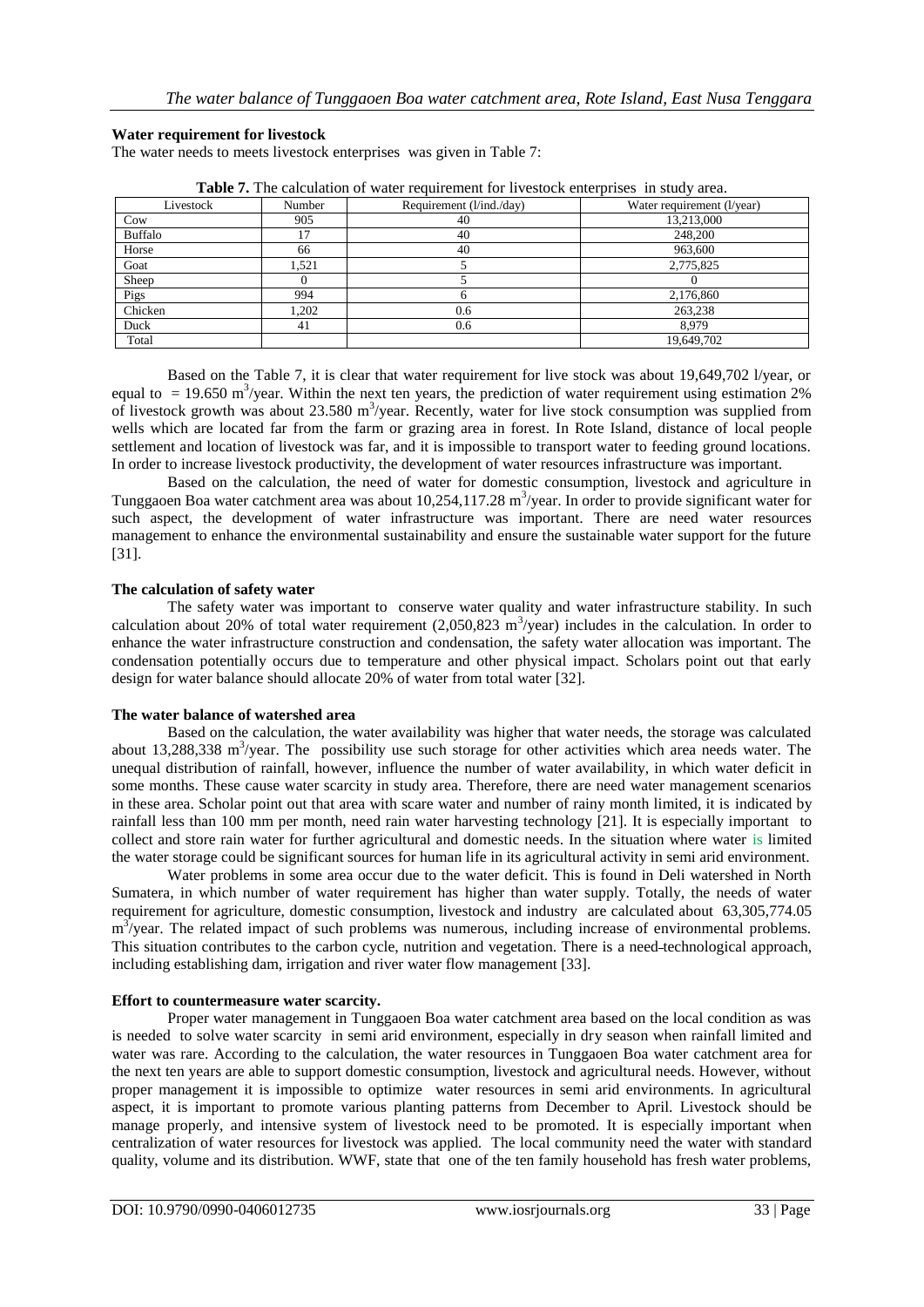especially in arid environments [17]. Therefore, optimizing quantity, quality and sustainability of freshwater is important. It is especially become the responsibility off all communityies and stakeholders.

Based on the available input water volume and uneven rainwater distribution during one month, infrastructure technology to collect and store water resources is needed. It is especially important to enhance water safety, especially in long dry periods. Rain water harvesting can be done during December to March. In such a case, developing water recourses infrastructure such as *embung* is important. Rainwater harvesting is an efficient approach to provides sustainable water resources.

#### **IV. Conclusion and Recommendation**

#### **Conclusion:**

- 1. The climates of Tunggaoen Boa watershed in West Rote sub Regency was semi arid. Based on the water balance calculation, the amount of water enough to support water availability for four month, with averages water amount about 309.21mm monthly. In some month, the intensity of rainfall was high but the rain duration was short. The dry season was long, 8 months and it contributes to the water scarcity to support human daily life, agriculture and livestock. Based on the water balance calculation, the available water was higher than water needs and there are still storage water recorded about  $13.289.214 \text{ m}^3/\text{year}$ . In fact, however, there are water scarcities in study area. It occurs due to lack of proper management of water and poor of supporting water infrastructure.
- 2. The proper solution is promoting proper water management through rain water harvesting, especially in rainy season. There are also important to build infrastructure related to water management, such as water hole, *embung* and infiltration.

#### **Recommendations:**

- 1. It is crucial for goverment to provide infrastructure for rainfall water management, including dams and irrigation to increase water resources use efficiency.
- 2. Community empowerment is needed, especially in agricultural practices. The undemanding of cropping pattern based on the physical characteristics is important to increase crop productivity.

#### **References**

- [1]. R.S. Ayers, and W.W. Dennis, *Water quality for agriculture*. *Vol. 29.* (Food and Agriculture Organization of the United Nations, Rome: 1985).
- [2]. K.M. Ashok and P.S. Vijay,A Review of Drought Concept, *Journal of Hydrology, 391*, 2010, 202-216.
- [3]. A.S. Jasrotia, Abinash Majhi, and Sunil Singh. Water Balance Approach for Rainwater Harvesting using Remote Sensing and GIS Techniques, Jammu Himalaya, India. *Water Resour. Manage., 23*, 2009, 3035–3055.
- [4]. Vörösmarty, and J. Charles, Global water resources: vulnerability from climate change and population growth. *Science 289.5477*, 2000, 284-288.
- [5]. Alley, and M. William, Ground water and climate. *Ground Water* 39(2), 2001, 161-165.
- [6]. Tao and Fulu, Future climate change, the agricultural water cycle, and agricultural production in China. *Agriculture, ecosystems & environment* 95(1), 2003, 203-215.
- [7]. K. Kajander, and R. Lemmelä. Climate and water: from climate models to water resources management and vice versa. *Climatic Change* 66(3), 2004, 321-344.
- [8]. M. Hasan, and S. Sato, Water saving for paddy cultivation under the System of Rice Intensification (SRI) in Eastern Indonesia, *Jurnal Tanah dan Lingkungan* 9(2), 1-15.
- [9]. K. Monk, Y. De Fretes, and G. Reksodiharjo-Lilley. *Ecology of Nusa Tenggara and Maluka*. (Tuttle Publishing, 2013).
- [10]. BPS Kabupaten Rote Ndao NTT, *Rote Ndao Dalam Angka 2015.* (Badan Pusat Statistik Kabupaten Rote Ndao, 2015).
- [11]. BMG Kabupaten Rote Ndao, *Data Curah Hujan (Tahun 2005-2014),* (Badan Metereologi dan Geofisika, 2015).
- [12]. R.T. Clarke, M. Leese, and A.J. Newson, *Analysis of data from the Plynlimon Raingauge Networks, 1971-1973. Report no. 27* (Inst. Hydrology, Wallingford, Oxfordshire, UK., 1973).
- 
- [13]. S. Hadi, *Rekayasa Hidrologi Dasar-dasar Hidrograf Limpasan*, (Universitas Mercubuana, 2010). [14]. SNI No. 03-2453-2002. *Tata Cara Perencanaan Sumur Resapan Air Hujan Untuk Lahan Pekarangan (*Badan Standardisasi Nasional, Jakarta, 2002.).
- [15]. L.R. Oldeman, *An Agroclimatic Map of Java* (The Central Research Institute for Agriculture CRIA. Bogor, 1975).
- [16]. K. Rokhis, Parwati and W. Dalimunthe, *Analisis Pola Hujan Bulanan Dengan Data Outgoing Longwave Radiation (OLR) Untuk Menentukan Kandungan Air Lahan Pertanian,* (Pusat Pengembangan Pemanfaatan dan Teknologi Penginderaan Jauh - LAPAN, Jakarta, 2000)
- [17]. WWF, *Air Besih, Sanitasi dan Kebersihan*, (World Wide Fund, Jurnal Ringkasan Kajian Unicef Indonesia, 2012).
- [18]. S Guruh and Atiyah, Rancangan Sistem Informasi Ketersediaan Air Tanah Berbasis Komputer di Indonesia (Fakultas Teknik Informatika Universitas Islam Attahiriyah, Jakarta. Maret 2014).
- [19]. W. Lunche, W. Gong, Y.Y. Ma, and M. Zhang, Modeling Regional Vegetation NPP Variations and Their Relationships with Climatic Parameters in Wuhan, China. *Earth Interact.*, *17(4)*, 1–20.
- [20]. D. Fadjry, Pemodelan Neraca Air Tanah untuk Pendugaan Surplus dan Defisit Air untuk Pertumbuhan Tanaman Pangan di Kabupaten Merauke Papua. *Jurnal Informatika Pertanian*, 21,1, 2012, 1-9.
- [21]. F. Agus, dan J. Ruijter, *Panen dan Konservasi Air.* (PIDRA dan World Agroforestry Centre, 2004).
- [22]. M. Suci, *Kajian Ketersediaan Air Meteorologis untuk Pemenuhan Kebutuhan Air Domestik di Provinsi Jawa Tengah dan DIY* (Laporan Penelitian UGM, Yokyakarta, 2012).
- [23]. Village monograph of West Rote sub regency, (Kecamatan Rote Ndao, 2015).